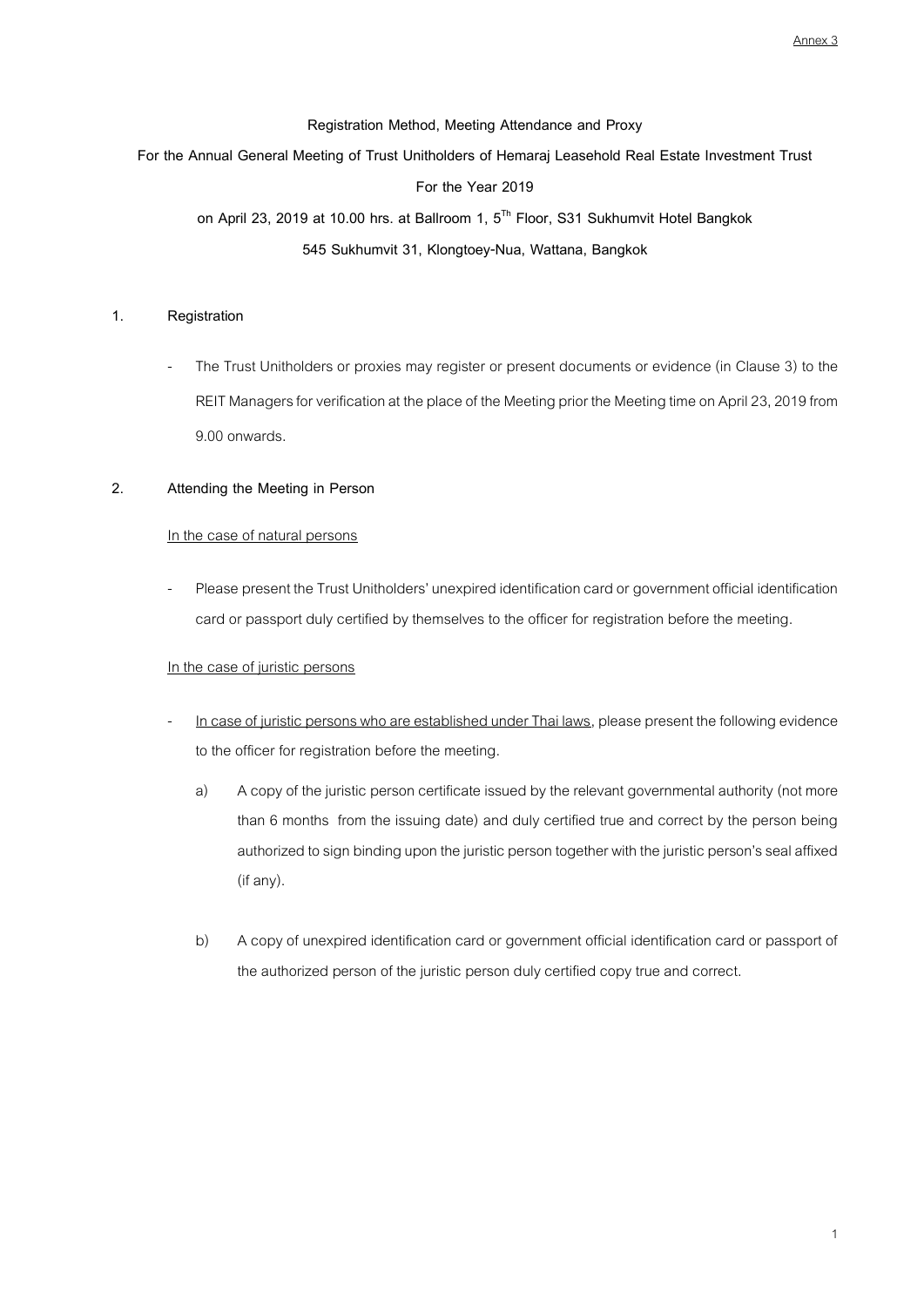- In the case of juristic persons which are established under foreign laws, please present the following evidence:
	- a) A copy of the juristic person certificate issued by the governmental authority of the country where such juristic person is situated and duly certified true and correct by the person being authorized to sign binding upon the juristic person together with the juristic person's seal affixed (if any).
	- b) A copy of unexpired identification card or government official identification card or passport of the authorized person of the juristic person duly certified copy true and correct.

As for juristic person which are established under foreign laws, if the original documents are not in English, an English translation of such documents duly certified true translation by the person being authorized to sign binding upon the juristic person.

# **3. Proxy**

The Trust Unitholders who would like to appoint other persons to be their proxy to attend and vote shall give proxies to nature persons. The Company will deem the casting votes of the Trust Unitholders' proxy holders as the casting vote of total trust units of such Trust Unitholders, or as the casting vote of total voting rights of such Trust Unitholders, as the case may be.

# **Documents to be used for Proxy**

- (1) In case of the Trust Unitholders (Grantor) are natural persons, the proxy holders shall present and submit the following documents:
	- Proxy forms duly signed by the grantor and the proxy and affixed with Bath 20 stamps.
	- A copy of identification card or government official identification card or passport of grantors (in case of foreign grantors) duly certified true and correct by the grantors.
	- A copy of identification card or government official identification card or passport of proxy holders (in case of foreign grantors) duly certified true and correct by the proxy holders.
- (2) In case of the Trust Unitholders (Grantor) are juristic persons, the proxy holders shall present and submit the following documents:
- Proxy forms duly signed by the person being authorized to sign binding upon the juristic person pursuant to the latest juristic person certificate issued by the governmental authority (not more than 6